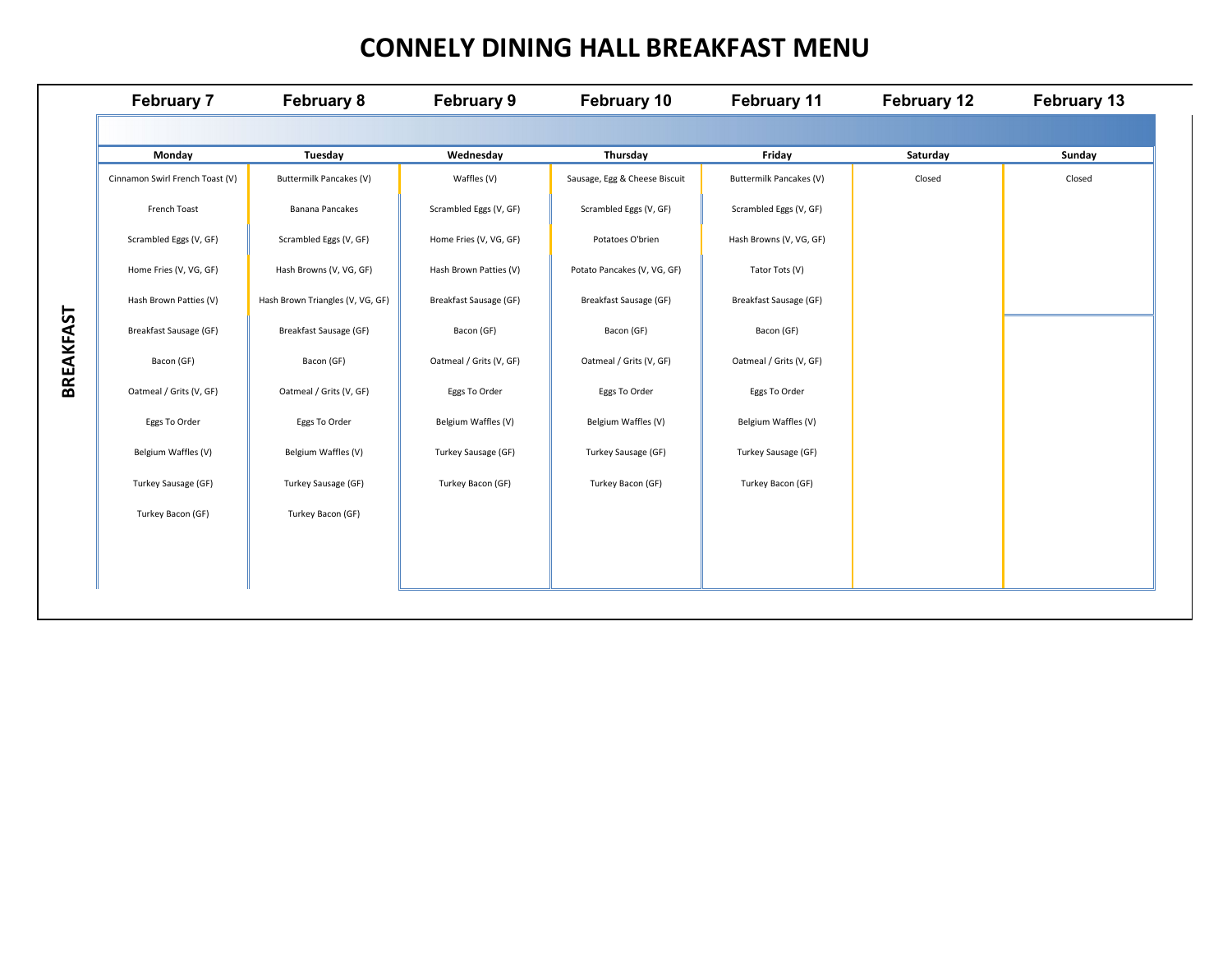# **CONNELY DINING HALL LUNCH MENU**

| <b>February 7</b>              | <b>February 8</b>            | <b>February 9</b>               | <b>February 10</b>            | <b>February 11</b>                        | <b>February 12</b>        | <b>February 13</b>          |
|--------------------------------|------------------------------|---------------------------------|-------------------------------|-------------------------------------------|---------------------------|-----------------------------|
|                                |                              |                                 |                               |                                           |                           |                             |
| Monday                         | Tuesday                      | Wednesday                       | Thursday                      | Friday                                    | Saturday                  | Sunday                      |
| Nashville Hot Chicken Sandwich | Mango Habenero Shrmp Tacos   | <b>BBQ Pulled Pork Sandwich</b> | Grilled Ham & Cheese          | Hot Roast Beef Sandwiches                 | French Toast (V)          | Chocolate Chip Pancakes     |
| Cheddar Mashed Potatoes (V-GF) | Cilantro Lime Rice (V-VG-GF) | Cole Slaw (V, GF)               | Grilled Cheese (V)            | Roasted Garlic Mashed Potatoes (V-<br>GF) | Scrambled Eggs (V, GF)    | Scrambled Eggs (V, GF)      |
| Corn On The Cob (V-GF)         | Roasted Broccoli (V, VG, GF) | Sugar Snap Peas (V, VG, GF)     | Tomato Soup (V)               | Steamed Broccoli (V, VG, GF)              | Home Fries (V, VG, GF)    | Potato Pancakes (V, VG, GF) |
| Beignets                       |                              | Roasted Vegetables (V, GF)      | Lemon Garlic Broccoli (V, GF) | Garden Blend Vegetable (V, GF)            | Hash Brown Patties (V)    | <b>Potato Pancakes</b>      |
|                                |                              |                                 | Asian Blend (V, VG, GF)       | Deviled Eggs (V, GF)                      | Breakfast Sausage (GF)    | Breakfast Sausage (GF)      |
|                                |                              |                                 |                               |                                           | Bacon (GF)                | Bacon (GF)                  |
|                                |                              |                                 |                               |                                           |                           |                             |
|                                |                              |                                 |                               |                                           |                           |                             |
| Monday                         | Tuesday                      | Wednesday                       | Thursday                      | Friday                                    | Saturday                  | Sunday                      |
| Hamburger                      | Hamburger                    | Hamburger                       | Hamburger                     | Hamburger                                 | Hamburger                 | Hamburger                   |
| Cheeseburger                   | Cheeseburger                 | Cheeseburger                    | Cheeseburger                  | Cheeseburger                              | Cheeseburger              | Cheeseburger                |
| Grilled Chicken Sandwich       | Grilled Chicken Sandwich     | Grilled Chicken Sandwich        | Grilled Chicken Sandwich      | Grilled Chicken Sandwich                  | Grilled Chicken Sandwich  | Grilled Chicken Sandwich    |
| Black Bean Burger (V, VG)      | Black Bean Burger (V, VG)    | Black Bean Burger (V, VG)       | Black Bean Burger (V, VG)     | Black Bean Burger (V, VG)                 | Black Bean Burger (V, VG) | Black Bean Burger (V, VG)   |
| Turkey Burger (GF)             | Turkey Burger (GF)           | Turkey Burger (GF)              | Turkey Burger (GF)            | Turkey Burger (GF)                        | Turkey Burger (GF)        | Turkey Burger (GF)          |

| Monday                               | Tuesday                        | Wednesday                 | Thursday                                        | Friday                    | Saturday                  | Sunday                    |
|--------------------------------------|--------------------------------|---------------------------|-------------------------------------------------|---------------------------|---------------------------|---------------------------|
| Hamburger                            | Hamburger                      | Hamburger                 | Hamburger                                       | Hamburger                 | Hamburger                 | Hamburger                 |
| Cheeseburger                         | Cheeseburger                   | Cheeseburger              | Cheeseburger                                    | Cheeseburger              | Cheeseburger              | Cheeseburger              |
| Grilled Chicken Sandwich             | Grilled Chicken Sandwich       | Grilled Chicken Sandwich  | Grilled Chicken Sandwich                        | Grilled Chicken Sandwich  | Grilled Chicken Sandwich  | Grilled Chicken Sandwich  |
| Black Bean Burger (V, VG)            | Black Bean Burger (V, VG)      | Black Bean Burger (V, VG) | Black Bean Burger (V, VG)                       | Black Bean Burger (V, VG) | Black Bean Burger (V, VG) | Black Bean Burger (V, VG) |
| Turkey Burger (GF)                   | Turkey Burger (GF)             | Turkey Burger (GF)        | Turkey Burger (GF)                              | Turkey Burger (GF)        | Turkey Burger (GF)        | Turkey Burger (GF)        |
| All Beef Hot Dog                     | All Beef Hot Dog               | All Beef Hot Dog          | All Beef Hot Dog                                | All Beef Hot Dog          | All Beef Hot Dog          | All Beef Hot Dog          |
| Natural Cut French Fries (V, VG, GF) | Buttermilk Ranch Fries (V, GF) | Onion Rings (V)           | Rosemary Garlic Shoestring Fries (V,<br>VG, GF) | Tator Tots (V, VG, GF)    | Chef's Choice             | Chef's Choice             |
|                                      |                                |                           |                                                 |                           |                           |                           |

| NTERNATIO | <b>NAL</b>  |
|-----------|-------------|
|           | <b>SHOP</b> |

**FALCON GRILL** 

| Monday              | Tuesday | Wednesday           | Thursday | Friday        | Saturday      | Sunday        |
|---------------------|---------|---------------------|----------|---------------|---------------|---------------|
| Loaded French Fries | Paella  | Ice-Cream Blizzards | Sushi    | Chef's Choice | Eggs To Order | Eggs To Order |

| $\sim$      | Monday           | Tuesday          | Wednesday        | Thursday         | Friday           | Saturday         | Sunday           |
|-------------|------------------|------------------|------------------|------------------|------------------|------------------|------------------|
| O<br>÷<br>ᄒ | Cheese Pizza (V) | Cheese Pizza (V) | Cheese Pizza (V) | Cheese Pizza (V) | Cheese Pizza (V) | Cheese Pizza (V) | Cheese Pizza (V) |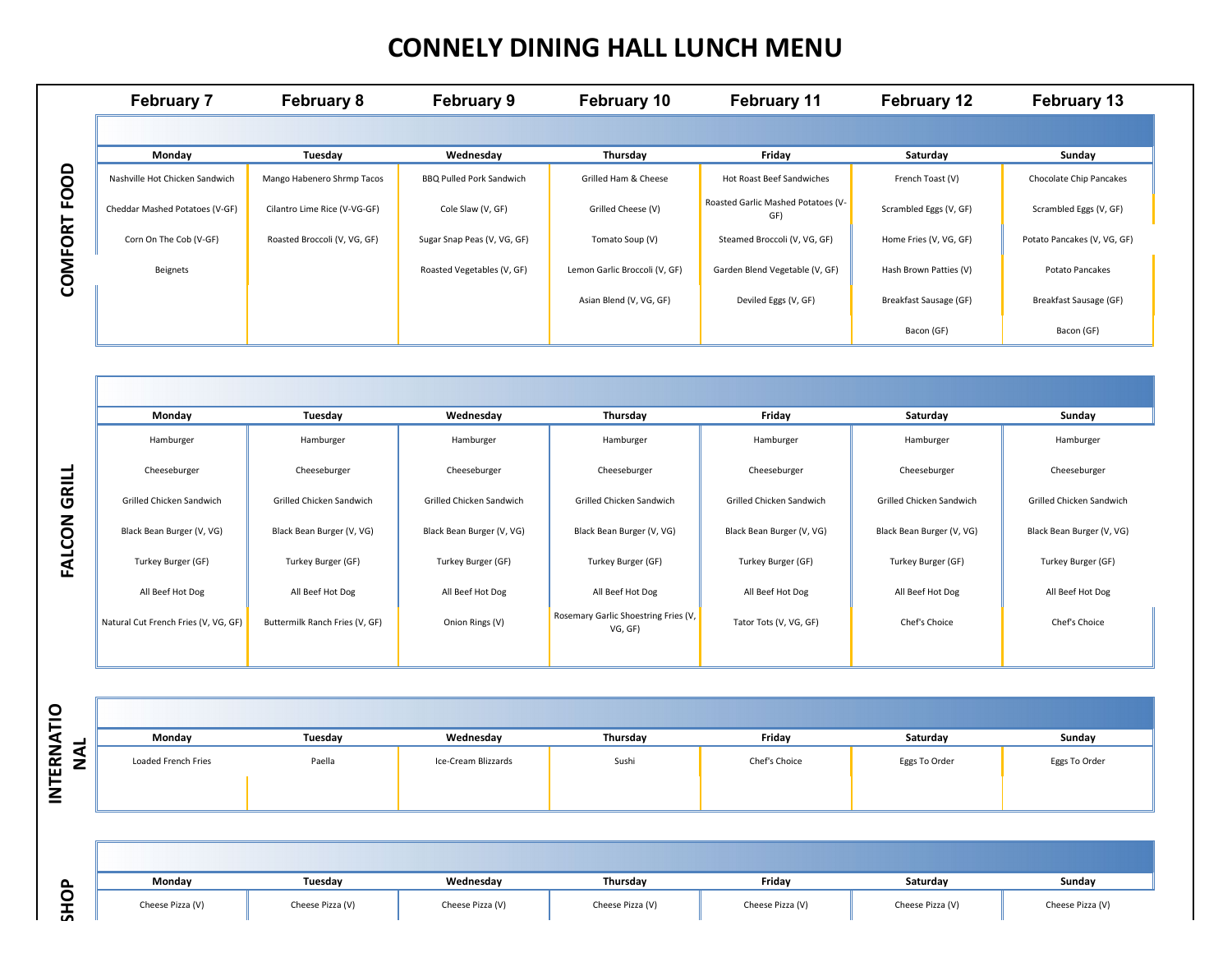## **CONNELY DINING HALL LUNCH MENU**

|                     | <b>February 7</b>         | <b>February 8</b>           | <b>February 9</b>                          | <b>February 10</b>          | <b>February 11</b>            | <b>February 12</b>        | <b>February 13</b>        |
|---------------------|---------------------------|-----------------------------|--------------------------------------------|-----------------------------|-------------------------------|---------------------------|---------------------------|
| $\blacksquare$<br>⋖ | Pepperoni Pizza           | Pepperoni Pizza             | Pepperoni Pizza                            | Pepperoni Pizza             | Pepperoni Pizza               | Pepperoni Pizza           | Pepperoni Pizza           |
| PIZZ                | Pepperoni & Sausage Pizza | Pepperoni & Sausage Pizza   | Pepperoni & Sausage Pizza                  | Pepperoni & Sausage Pizza   | Pepperoni & Sausage Pizza     | Pepperoni & Sausage Pizza | Pepperoni & Sausage Pizza |
|                     | Chef's Special            | Chef's Special              | Chef's Special                             | Chef's Special              | Chef's Special                | Chef's Special            | Chef's Special            |
|                     |                           |                             |                                            |                             |                               |                           |                           |
|                     |                           |                             |                                            |                             |                               |                           |                           |
|                     | Monday                    | Tuesday                     | Wednesday                                  | Thursday                    | Friday                        | Saturday                  | Sunday                    |
| <b>BAR</b>          | Alfredo Sauce             | Alfredo Sauce               | Alfredo Sauce                              | Alfredo Sauce               | Alfredo Sauce                 | Alfredo Sauce             | Alfredo Sauce             |
| PASTA               | Marinara Sauce (V)        | Marinara Sauce (V)          | Marinara Sauce (V)                         | Marinara Sauce (V)          | Marinara Sauce (V)            | Marinara Sauce (V)        | Marinara Sauce (V)        |
|                     | Cajun Shrimp Alfredo      | Basil Tomato Fettuccini (V) | Grilled Chicken Pasta Primavera            | Grilled Vegetable Pasta (V) | Rigatoni with Bolognase Sauce | Chef's Selection          | Chef's Selection          |
|                     | Chef's Signature Sauce    | Chef's Signature Sauce      | Chef's Signature Sauce                     | Chef's Signature Sauce      | Chef's Signature Sauce        | Chef's Signature Sauce    | Chef's Signature Sauce    |
|                     |                           |                             |                                            |                             |                               |                           |                           |
| VEGGIE              |                           |                             |                                            |                             |                               |                           |                           |
|                     | Monday                    | Tuesday                     | Wednesday                                  | Thursday                    | Friday                        | Saturday                  | Sunday                    |
|                     | Chef's Selection          | Basil Tomato Fettucini (V)  | Stuffed Portabella Mushroom (V, VG,<br>GF) | Vegan Chili (V, VG, GF)     | Chef's Selection              | Eggs To Order             | Eggs To order             |
|                     |                           |                             |                                            |                             |                               |                           |                           |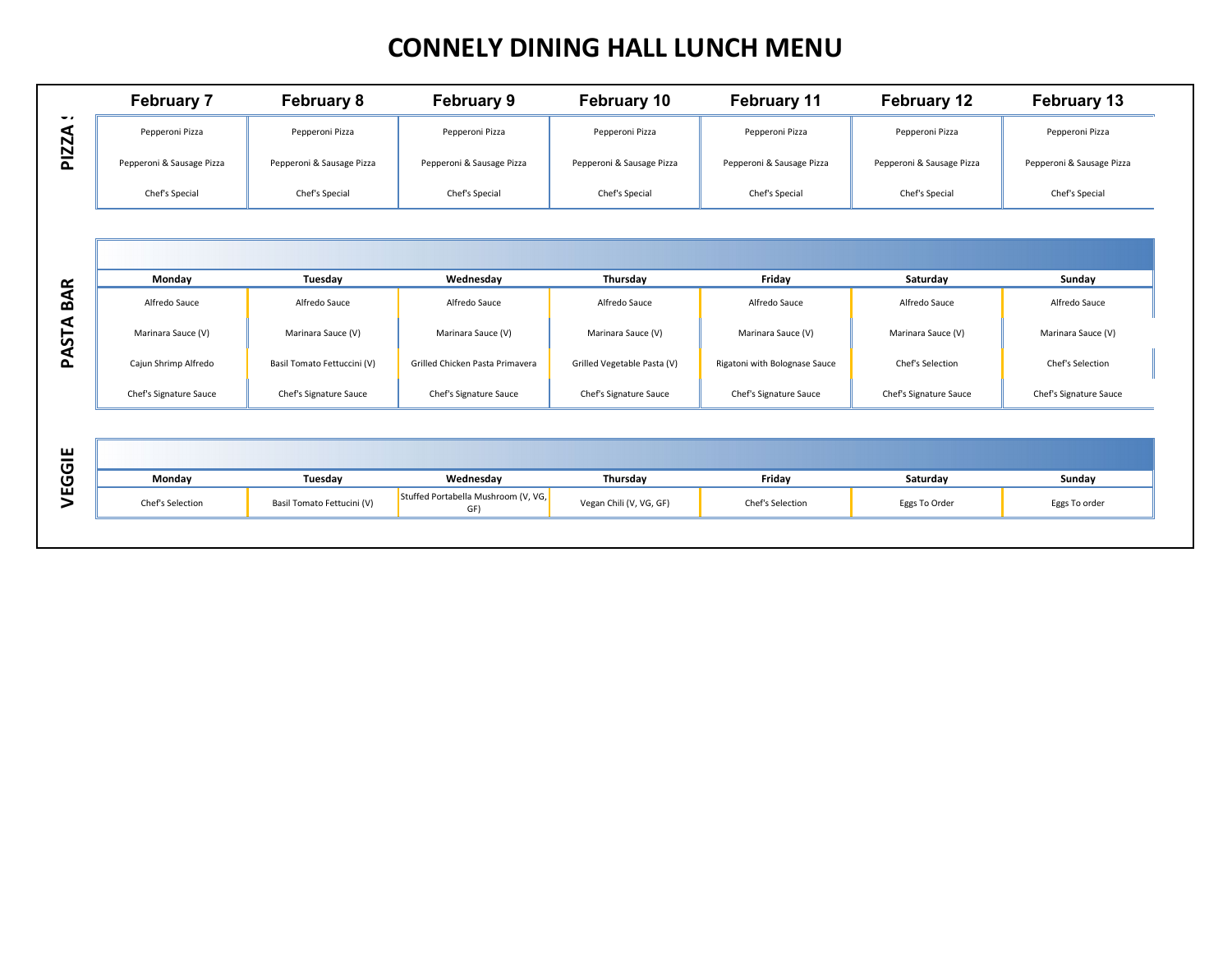#### **CONNELY DINING HALL DINNER MENU**

|                  | <b>February 7</b>               | <b>February 8</b>                        | <b>February 9</b>                         | February 10                              | <b>February 11</b>                         | <b>February 12</b>         | <b>February 13</b>         |
|------------------|---------------------------------|------------------------------------------|-------------------------------------------|------------------------------------------|--------------------------------------------|----------------------------|----------------------------|
|                  |                                 |                                          |                                           |                                          |                                            |                            |                            |
|                  | Monday                          | Tuesday                                  | Wednesday                                 | Thursday                                 | Friday                                     | Saturday                   | Sunday                     |
| $\Omega$<br>FOOI | Bourbon BBQ Salmon (GF)         | Jerk Chicken                             | Beef & Broccoli (S)                       | Honey Sriracha Fried Chicken<br>Sandwich | Chicken Parmesan                           | Chicken Paprikash          | Beef Ravioli               |
|                  | Buttered Sweet Potatoes (V, GF) | Parmesan Pesto Roasted Potatoes<br>(V)   | White Rice (V, VG, GF)                    | Spicy Cheese Curds                       | Spaghetti Marinara (V)                     | Chef's Selection Vegetable | Cheese Ravioli (V)         |
|                  | Roasted Carrots (V, VG, GF)     | Green Beans & Baby Carrots (V-VG-<br>GF) | California Blend Vegetable (V, VG,<br>GF) | German Blend (V, VG, GF)                 | Roasted Cauliflower (V, VG, GF)            |                            | Chef's Selection Vegetable |
| COMFORT          | Szouthern Green Beans (V, GF)   | Buttered Corn (V, GF)                    |                                           | Glazed Baby Carrots (V,GF)               | Sauteed Zuchini & Yellow Squash (V,<br>GF) |                            | Garlic Toast (V)           |
|                  |                                 | Dinner Rolls                             |                                           |                                          | Cheddar Knot Dinner Rolls                  |                            |                            |
|                  |                                 |                                          |                                           |                                          |                                            |                            |                            |

|                          | Bourbon BBQ Salmon (GF)              | Jerk Chicken                             | Beef & Broccoli (S)                       | Honey Sriracha Fried Chicken<br>Sandwich        | Chicken Parmesan                           | Chicken Paprikash          | <b>Beef Ravioli</b>        |
|--------------------------|--------------------------------------|------------------------------------------|-------------------------------------------|-------------------------------------------------|--------------------------------------------|----------------------------|----------------------------|
|                          | Buttered Sweet Potatoes (V, GF)      | Parmesan Pesto Roasted Potatoes<br>(V)   | White Rice (V, VG, GF)                    | Spicy Cheese Curds                              | Spaghetti Marinara (V)                     | Chef's Selection Vegetable | Cheese Ravioli (V)         |
|                          | Roasted Carrots (V, VG, GF)          | Green Beans & Baby Carrots (V-VG-<br>GF) | California Blend Vegetable (V, VG,<br>GF) | German Blend (V, VG, GF)                        | Roasted Cauliflower (V, VG, GF)            |                            | Chef's Selection Vegetable |
| COMFORT FOOD             | Szouthern Green Beans (V, GF)        | Buttered Corn (V, GF)                    |                                           | Glazed Baby Carrots (V,GF)                      | Sauteed Zuchini & Yellow Squash (V,<br>GF) |                            | Garlic Toast (V)           |
|                          |                                      | Dinner Rolls                             |                                           |                                                 | Cheddar Knot Dinner Rolls                  |                            |                            |
|                          |                                      |                                          |                                           |                                                 |                                            |                            |                            |
|                          |                                      |                                          |                                           |                                                 |                                            |                            |                            |
|                          |                                      |                                          |                                           |                                                 |                                            |                            |                            |
|                          | Monday                               | Tuesday                                  | Wednesday                                 | Thursday                                        | Friday                                     | Saturday                   | Sunday                     |
|                          | Hamburger                            | Hamburger                                | Hamburger                                 | Hamburger                                       | Hamburger                                  | Hamburger                  | Hamburger                  |
|                          | Cheeseburger                         | Cheeseburger                             | Cheeseburger                              | Cheeseburger                                    | Cheeseburger                               | Cheeseburger               | Cheeseburger               |
|                          | Grilled Chicken Sandwich             | Grilled Chicken Sandwich                 | Grilled Chicken Sandwich                  | Grilled Chicken Sandwich                        | Grilled Chicken Sandwich                   | Grilled Chicken Sandwich   | Grilled Chicken Sandwich   |
| <b>FALCON GRILL</b>      | Black Bean Burger (V, VG)            | Black Bean Burger (V, VG)                | Black Bean Burger (V, VG)                 | Black Bean Burger (V, VG)                       | Black Bean Burger (V, VG)                  | Black Bean Burger (V, VG)  | Black Bean Burger (V, VG)  |
|                          | Turkey Burger (GF)                   | Turkey Burger (GF)                       | Turkey Burger (GF)                        | Turkey Burger (GF)                              | Turkey Burger (GF)                         | Turkey Burger (GF)         | Turkey Burger (GF)         |
|                          | All Beef Hot Dog                     | All Beef Hot Dog                         | All Beef Hot Dog                          | All Beef Hot Dog                                | All Beef Hot Dog                           | All Beef Hot Dog           | All Beef Hot Dog           |
|                          | Natural Cut French Fries (V, VG, GF) | Buttermilk Ranch Fries (V, GF)           | Onion Rings (V)                           | Rosemary Garlic Shoestring Fries (V,<br>VG, GF) | Tator Tots (V, VG, GF)                     | Chef's Choice              | Chef's Choice              |
|                          |                                      |                                          |                                           |                                                 |                                            |                            |                            |
|                          |                                      |                                          |                                           |                                                 |                                            |                            |                            |
|                          | Monday                               | Tuesday                                  | Wednesday                                 | Thursday                                        | Friday                                     | Saturday                   | Sunday                     |
| <b>INTERNATIO</b><br>NAL | Closed                               | Closed                                   | Closed                                    | Closed                                          | Closed                                     | Closed                     | Closed                     |
|                          |                                      |                                          |                                           |                                                 |                                            |                            |                            |
|                          |                                      |                                          |                                           |                                                 |                                            |                            |                            |
|                          | Monday                               | Tuesday                                  | Wednesday                                 | Thursday                                        | Friday                                     | Saturday                   | Sunday                     |
| <b>SHOP</b>              | Cheese Pizza (V)                     | Cheese Pizza (V)                         | Cheese Pizza (V)                          | Cheese Pizza (V)                                | Cheese Pizza (V)                           | Cheese Pizza (V)           | Cheese Pizza (V)           |
| $\overline{A}$           | Pepperoni Pizza                      | Pepperoni Pizza                          | Pepperoni Pizza                           | Pepperoni Pizza                                 | Pepperoni Pizza                            | Pepperoni Pizza            | Pepperoni Pizza            |

INTERNATIO

| Monday           | Tuesdav          | Wednesday        | Thursday         | Fridav           | Saturdav         | Sunday           |
|------------------|------------------|------------------|------------------|------------------|------------------|------------------|
| Cheese Pizza (V) | Cheese Pizza (V) | Cheese Pizza (V) | Cheese Pizza (V) | Cheese Pizza (V) | Cheese Pizza (V) | Cheese Pizza (V) |
| Pepperoni Pizza  | Pepperoni Pizza  | Pepperoni Pizza  | Pepperoni Pizza  | Pepperoni Pizza  | Pepperoni Pizza  | Pepperoni Pizza  |